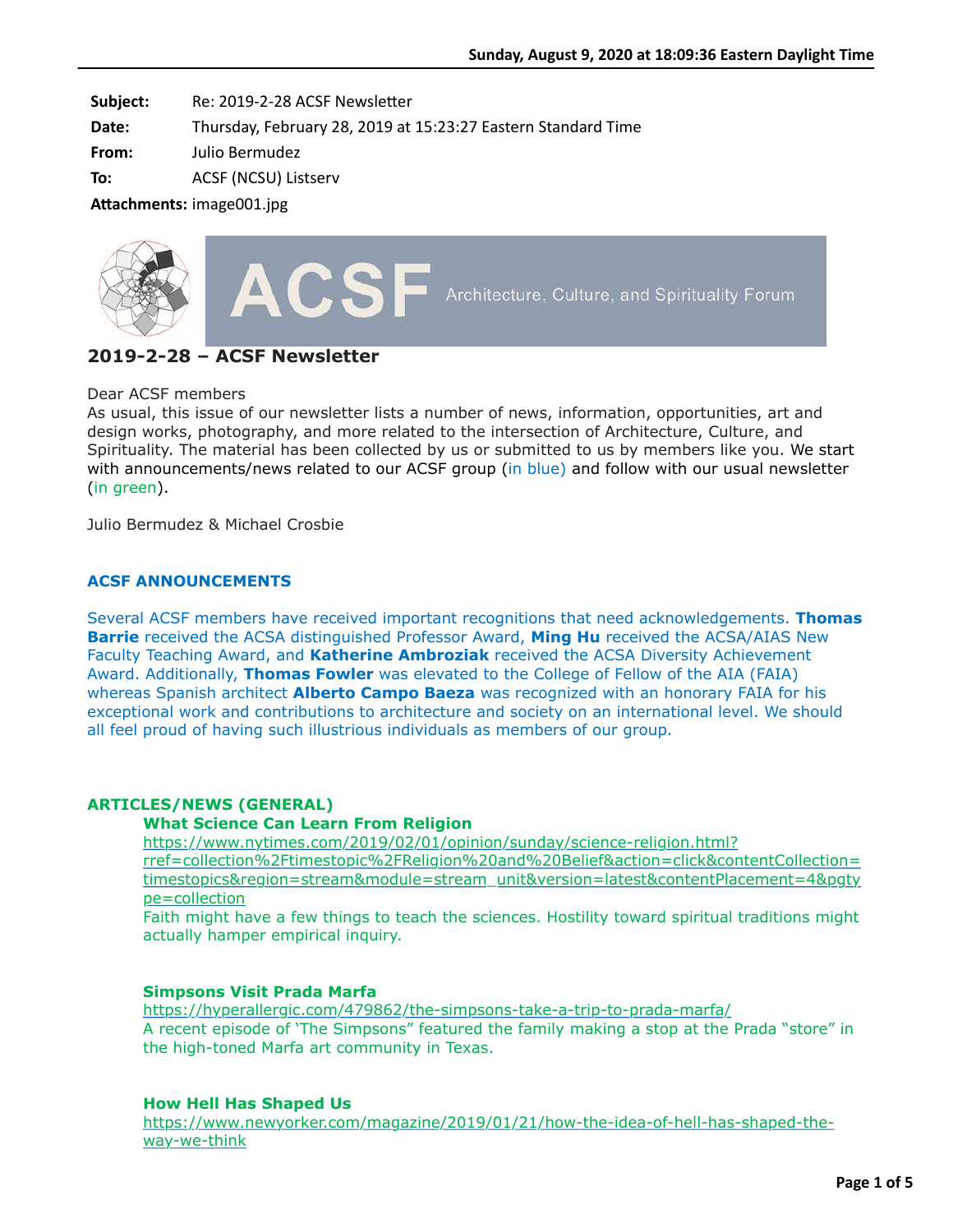The concept of hell has helped shape the human psyche for millennia, but it has overshadowed the role of heaven in the human imagination.

#### **The Meaning of Life in a World without Work**

*As technology renders jobs obsolete, what will keep us busy? Author Yuval Noah Harari examines 'the useless class' and a new quest for purpose.* <https://getpocket.com/explore/item/the-meaning-of-life-in-a-world-without-work>

## **24 Cognitive Biases That Are Warping Your Perception of Reality**

<https://www.visualcapitalist.com/24-cognitive-biases-warping-reality/>

We are each entitled to our own personal world view. Unfortunately, when it comes to interpreting information and making objective sense of reality, human brains are hard-wired to make all kinds of mental mistakes that can impact our ability to make rational judgments. In total, there are 180+ cognitive biases that mess with how we process data, think critically, and perceive reality.

### **ARTICLES/NEWS RELATED TO ACS ISSUES**

#### **College Education and the Pursuit of 'Vocation'**

https://www.nytimes.com/2019/02/02/opinion/sunday/vocation-college-higher-ed.html? [rref=collection%2Ftimestopic%2FReligion%20and%20Belief&action=click&contentCollection=](https://www.nytimes.com/2019/02/02/opinion/sunday/vocation-college-higher-ed.html?rref=collection%2Ftimestopic%2FReligion%20and%20Belief&action=click&contentCollection=timestopics®ion=stream&module=stream_unit&version=latest&contentPlacement=2&pgtype=collection) timestopics&region=stream&module=stream\_unit&version=latest&contentPlacement=2&pgty pe=collection

There is a growing movement to focus college students' pursuits on "vocation" instead of education for a career. How vocation might better prepare students to make the right life choices.

### **Go to Church Online?**

https://www.nytimes.com/2018/12/23/opinion/letters/church-internet.html? [rref=collection%2Ftimestopic%2FReligion%20and%20Belief&action=click&contentCollection=](https://www.nytimes.com/2018/12/23/opinion/letters/church-internet.html?rref=collection%2Ftimestopic%2FReligion%20and%20Belief&action=click&contentCollection=timestopics®ion=stream&module=stream_unit&version=latest&contentPlacement=3&pgtype=collection) timestopics&region=stream&module=stream\_unit&version=latest&contentPlacement=3&pgty pe=collection

Some proponents of virtual religion argue that it is not isolating and actual offers some positive outcomes for people who choose to practice their religion online.

## **Vatican Conference Considers Re-Purposed Religious Buildings**

[https://cruxnow.com/church-in-europe/2018/11/30/coping-with-an-era-when-its-a-church](https://cruxnow.com/church-in-europe/2018/11/30/coping-with-an-era-when-its-a-church-one-day-a-barbershop-the-next/)one-day-a-barbershop-the-next/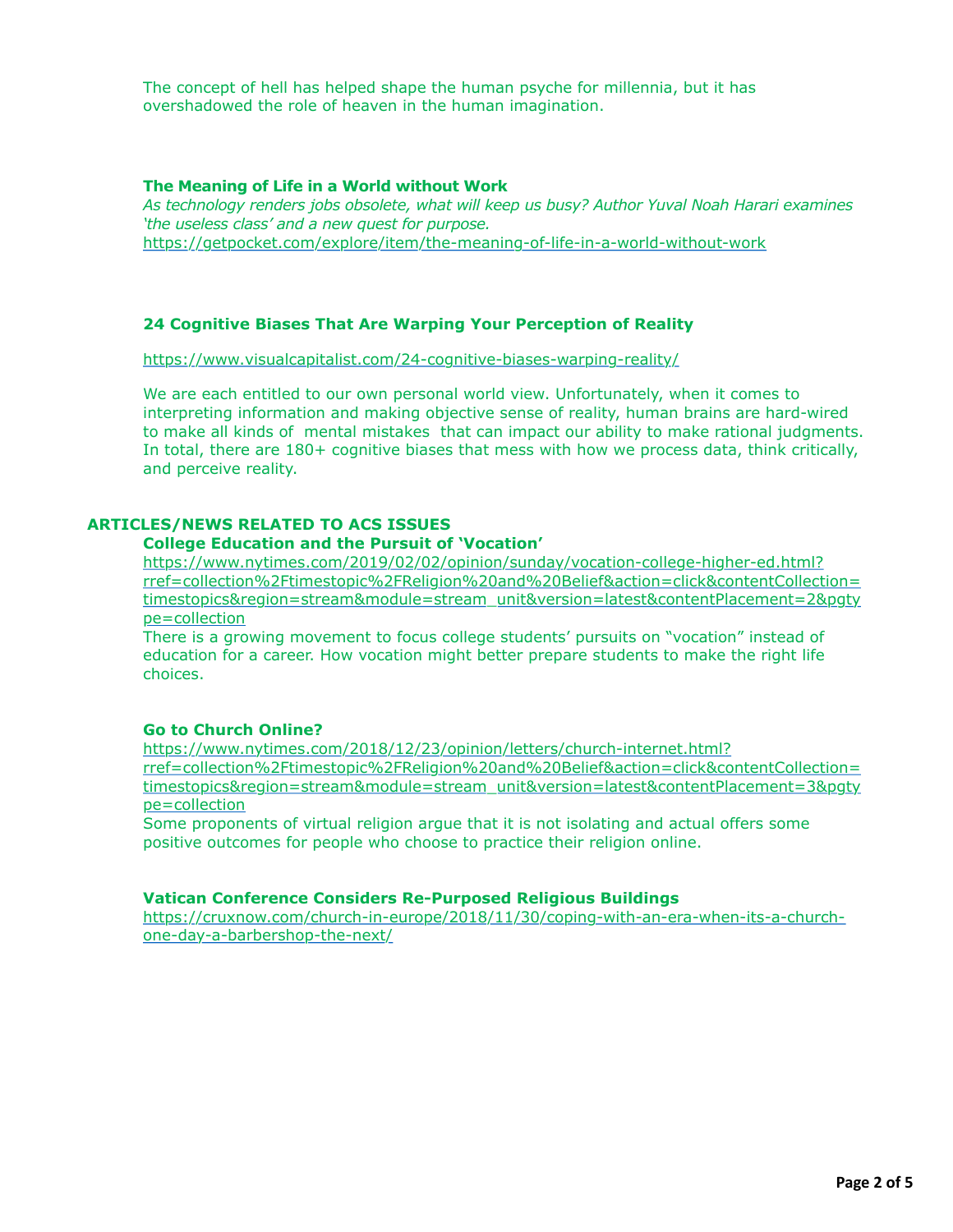Has God left the building? A recent conference sponsored by the Vatican considered how to transition sacred spaces that are no longer used for worship, and what it means to congregations.

## **The Entire Universe fits in one image with a math thick**

<https://www.businessinsider.com/entire-universe-picture-logarithmic-map-2017-6> The universe is enormous  $-$  so vast that it's almost impossible to picture what it might look like in one image. But musician Pablo Carlos Budassi managed to do it by combining logarithmic maps of the universe from Princeto and images from NASA. He created the image below, which shows the observable universe in one disc:

## **CONFERENCES**

## **Faith in Design conference** (Harvard University) -- GSDCF & JewSD

March 8, 2019 (10am–6pm)

[one-day-a-barbershop-the-next/](https://cruxnow.com/church-in-europe/2018/11/30/coping-with-an-era-when-its-a-church-one-day-a-barbershop-the-next/)

This is a day-long conference exploring the intersection of faith and design. The conference will dive into this area through panel sessions bringing together design practitioners, professors, and thinkers (to be announced and updated on the website).

.Can religion and design coexist?

What does it mean to bridge the divide between our design lives and our spiritual lives?

Do you need faith to design?

**Tickets & More Information**: [faithindesign.co](http://faithindesign.co/)

## **Symposium on Fear and Wonder**

<http://bustler.net/events/11804/fear-wonder-ii-symposium>

An ensemble of directors, conceptual artists, video game designers, and storytellers will gather for an expedition through an atlas of imaginary worlds, fictional cities, and speculative geographies in Los Angeles, March 15.

# **VI International Conference on Contemporary Religious Architecture «Architectures for a new liturgy. Actions on the religious heritage after Vatican II»**

Porto (Portugal),10 and 12 October 2019.

The objective of this conference is to reflect on the footprint left by the renewal of the Catholic liturgy after the Second Vatican Council, especially in buildings of high heritage value. Also, on the regulations issued by the different agencies responsible for their custody or on the relevance of contemporary artistic interventions in them.

In these actions have been frequent dichotomies that cause tensions between the new and the old, between what should be preserved and what the use demands, between tourist consumption and everyday events, between the provisional and the definitive, between the urban and the rural, etc.

We would like the conference to be an appropriate occasion to revisit those architectures where an open and serene dialogue between commissioners, architects, users, artists and patrimonial leaders has generated high impact works — and exchange points of view on these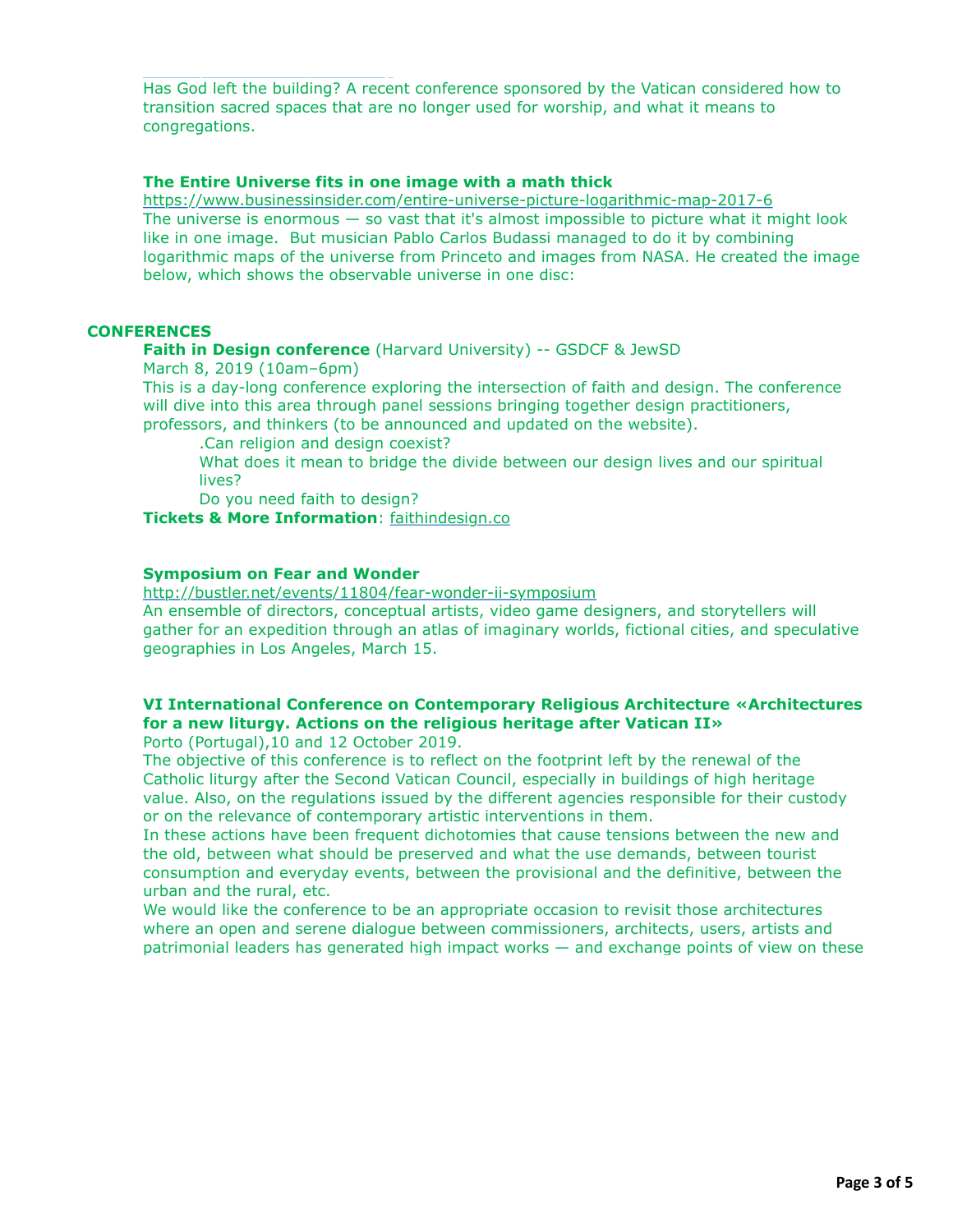issues. On<https://sites.google.com/site/arquitecturareligiosa2019/> you will find all the information about the event. The call for papers will be open until **March 15, 2019.**

patrimonial leaders has generated high impact works — and exchange points of view on these

#### **Borders and Crossings 2019 Conference**

4th to 6th July 2019 Leicester, United Kingdom **Website:** <https://bordersandcrossings2019.wordpress.com/> **Contact person:** Tim Hannigan This is the 2019 edition of the regular gathering for all scholars interested in travel writing. Proposals from any discipline, focusing on any period or region, are welcome, from established researchers, ECRs and postgraduate students alike. **Organized by: University of Leicester Deadline for abstracts/proposals:** 25th March 2019

## **Navigating the Tides of Aging Together Conference**

24th to 26th October 2019 Moncton, New Brunswick, Canada **Website:** [https://CAG2019.ca](https://cag2019.ca/) **Contact person:** CAG Administration Submit your abstracts for CAG2019: Navigating the Tides of Aging Together, Canada's premier multidisciplinary conference in aging, taking place October 24-26 in beautiful Moncton, New Brunswick, Canada. **Organized by:** Canadian Association on Gerontology **Deadline for abstracts/proposals:** 15th April 2019

# **ART/DESIGN WORK**

# **Turrell Skyspace Closes for Construction**

<https://hyperallergic.com/482190/james-turrell-indefinitely-closes-moma-ps1-skyspace/> Artist James Turrell has indefinitely closed his 'Meeting' skyspace at MoMA PS1 in New York because of nearby construction scaffolding.

# **Restoring a 'Sanctuary of Stillness'**

[https://ny.curbed.com/2018/10/1/17923520/louise-nevelson-chapel-of-good-shepherd](https://ny.curbed.com/2018/10/1/17923520/louise-nevelson-chapel-of-good-shepherd-restoration)restoration

The sculptor Louise Nevelson's Chapel of the Good Shepherd at New York's Citicorp Building is undergoing an extensive restoration.

# **A Tiny Chapel Wins National Design Award**